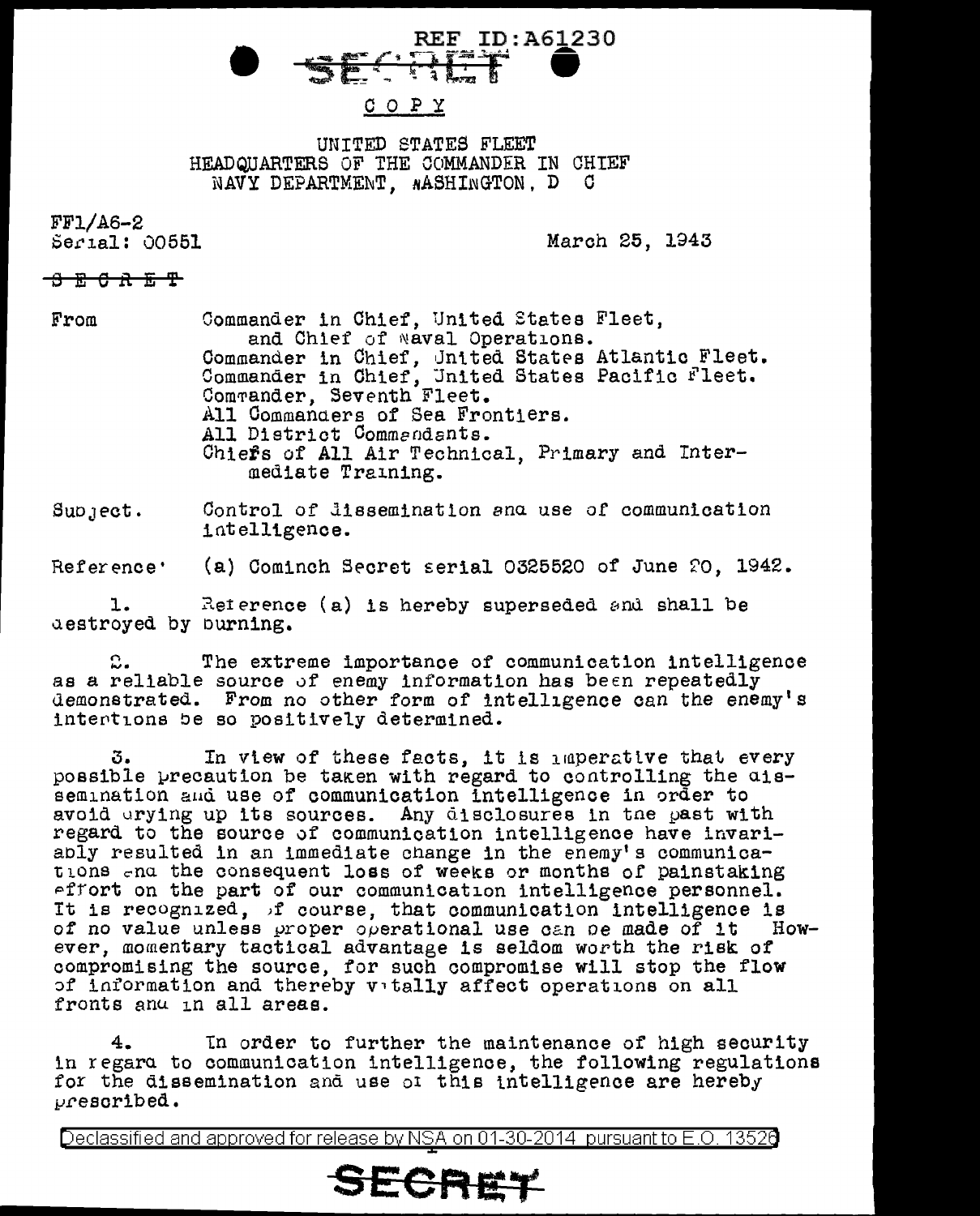

#### COPY

#### A General.

 $(a)$  Particular care must be taken in every command to insure that communication intelligence is provided with special security safeguards ~nu is seen and handled oy the ~bsolute minimum number of selected yereons necessary for its handling and use

(b) In exposed locations where enemy action is possible, particular precautions shall be taken to destroy all evidence of communication intelligence sources, includng authorized files of communication intelligence messages, in order that there may be no possibility of its falling into enemy hands.

### B Cryptanalytical, or "Special." Intelligence.

(c) The utmost secrecy shall be used in dealing with cryptanalytical, or "Special," intelligence, i.e., information resulting from the reading of enemy encrypted qispatches

(d) Cryptanalytical, or "Special," intelligence snall be passed on to suborcinate commanders only in the form of operational ulrectives whenever practicable

(e) when such intelligence must be given out to lower commanders as tnformat1on, it shall oe passed without commenters as information, it shall be passed writing where near the beginning of the message, the word "ULTRA," Or the word "SUPER "

(f) Only cryptographic systems of the highest security, i.e., Type X, ECM, HCM, CCM, or one-time cipher, ences of the narrowest distribution which includes the orig-<br>inator and sddressees, shall be used for transmitting inator and sddressees, shall be used for transmitting<br>cryptanalytical, or "Special," intelligence, or any direct reference thereto.

(g) However, in exceotional instances where it 1s absolutely necessary to pass cryptanalytical, or "Special," intelligence to non-holders of these cayptographic systems, only the barest essentials required for necessary action  $D_{\mathcal{Y}}$  the addressee(s) shall be given, and the information shall be transmitted in the cryptographic system of the htghest available security.

SECRET